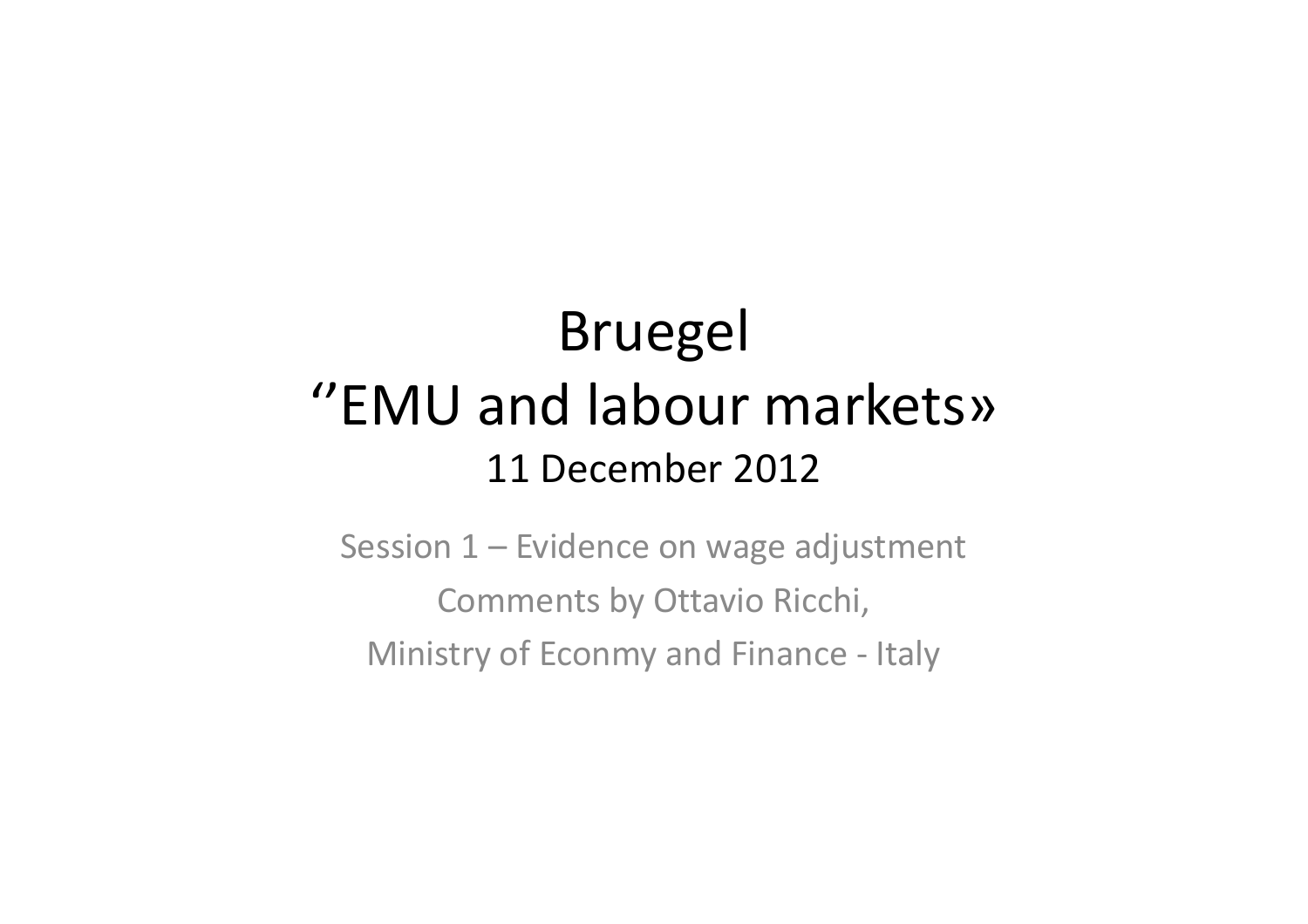#### Relevance of the WDN and other micro sources

- Firm level evidence on wage/price setting
- Strategies conditional on firms' characteristics, on institutional factors and on kind and size of shocks
- Cross section (many EU countries)
- Potentially important insight for policy prescriptions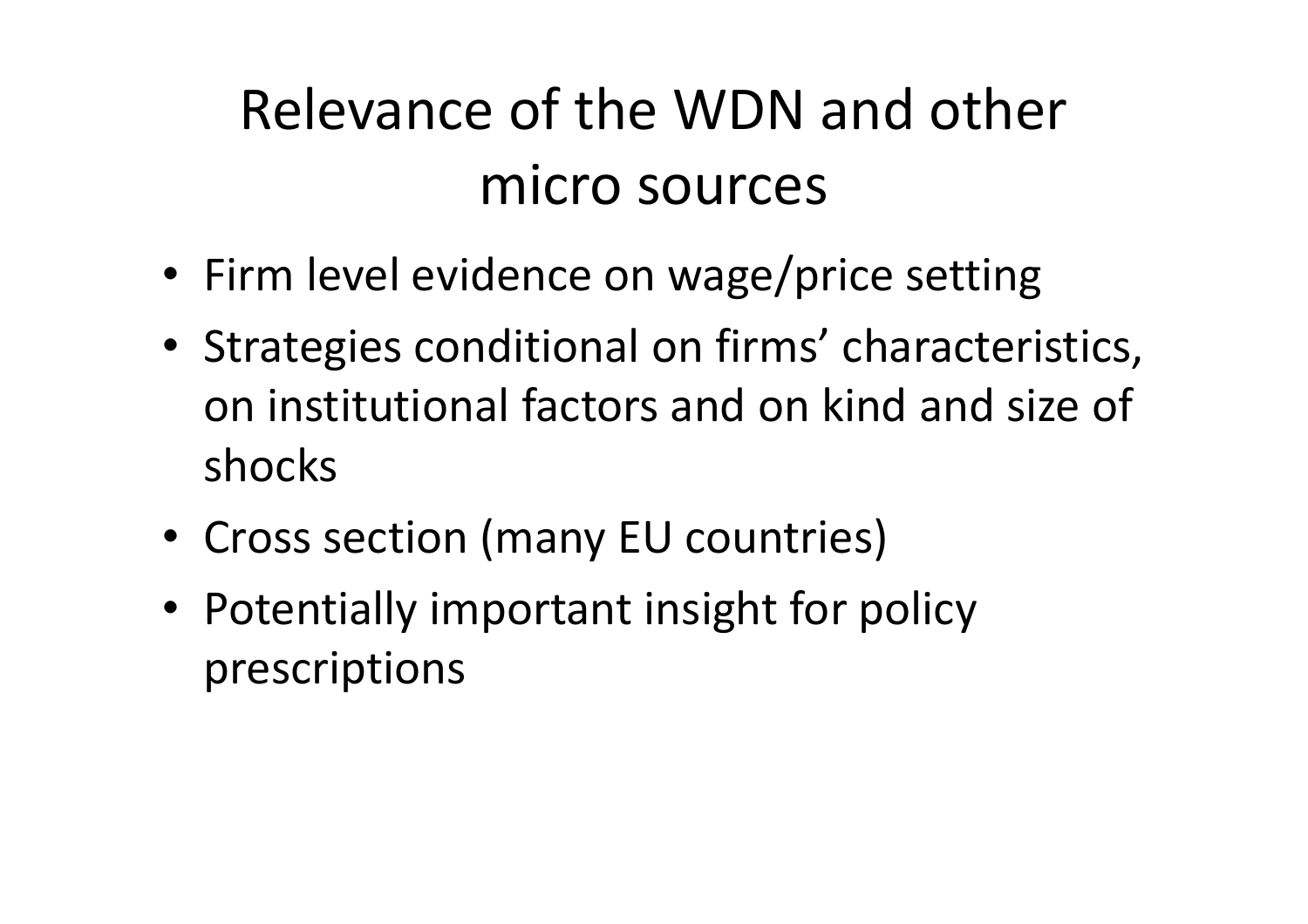#### Issues to be addressed

- Were all relevant questions made?
- Do answers match all our a-priori?
- What did we learn?
- Could the data provide additional insight?
- Any policy prescription?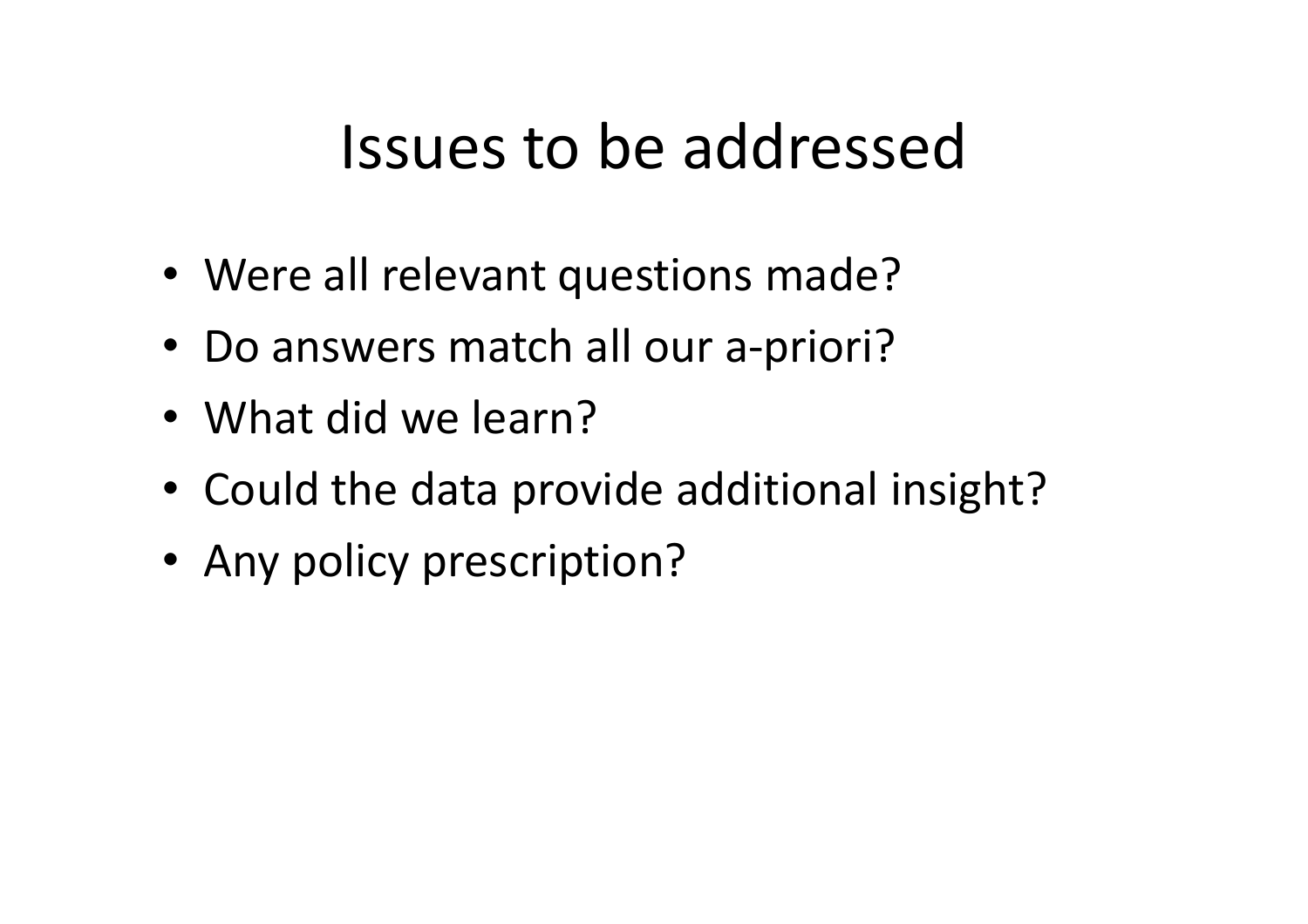## Main a-priori

- a) Price and wages are sticky
- b) Exposed sectors have lower profit margins and adjust faster to nominal changes
- c) Smaller companies are more flexible and face less obstacles when adjusting
- d) Cost adjustment operates mostly on intensive and extensive margin of labour force
- e) Unions are "pervasive"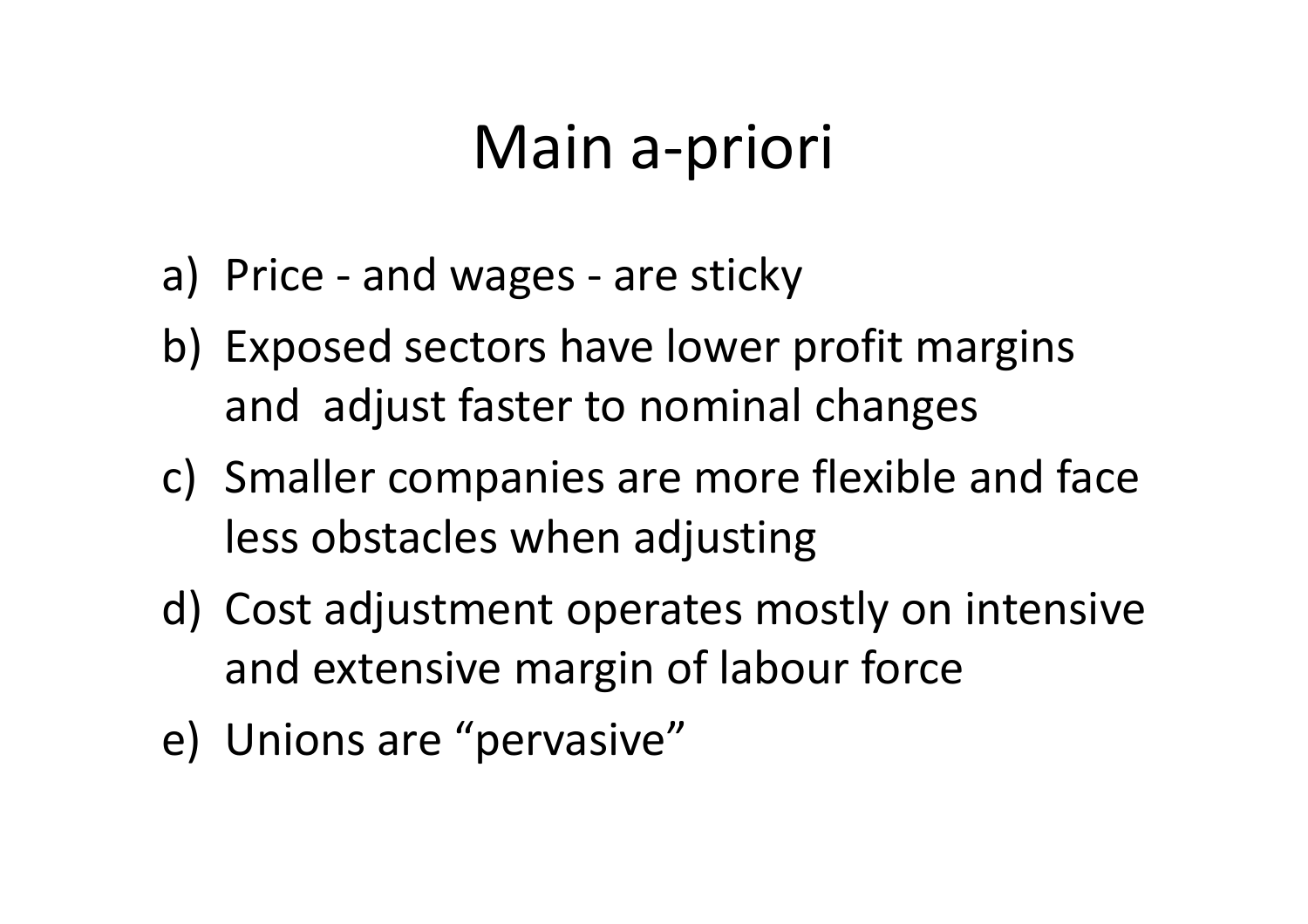# Wage and price rigidities

Confirmed

- Widespread nominal (downwards) rigidity, especially in the euro area.
- Very interesting: duration measures provided
- Explained by both contractual/institutional arrangements and efficiency wage argumentsNominal rigidity can play a positive role, e.g. no indexation when facing costs shocks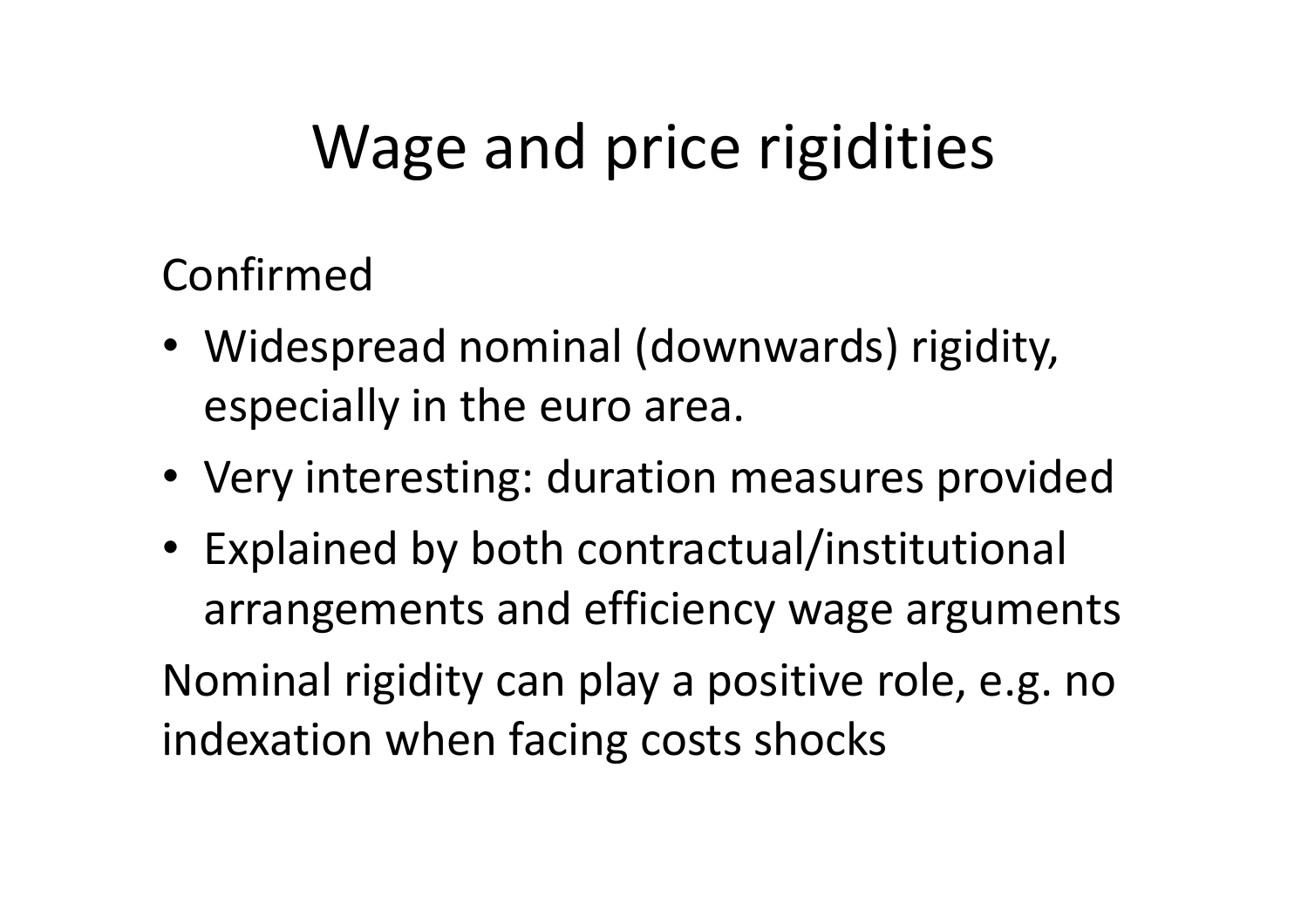# Small companies

- Less clear evidence
- More fragile with respect to financial constraints (expected)
- Less propensity to lay out labour (not expected)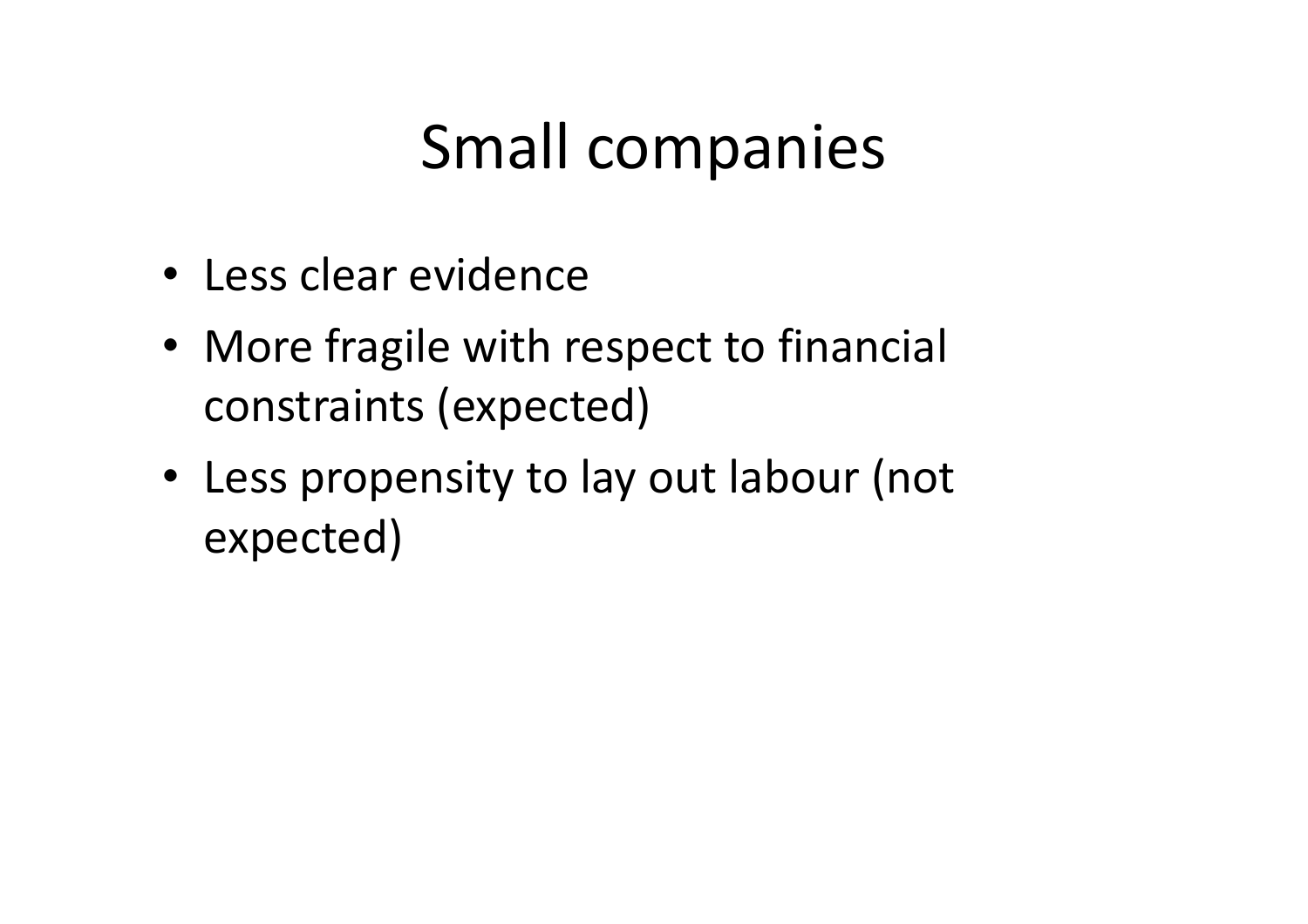## Cost adjustment

- Labour cost reduction prevails, especially during downturns. consequence of wage rigidity.
- Strategies can be different according to the kind of shock (demand, financial constraint, …) and to the labour force composition (skill matters)
- What is it the interaction with the question ''what does prevent you from cutting wages?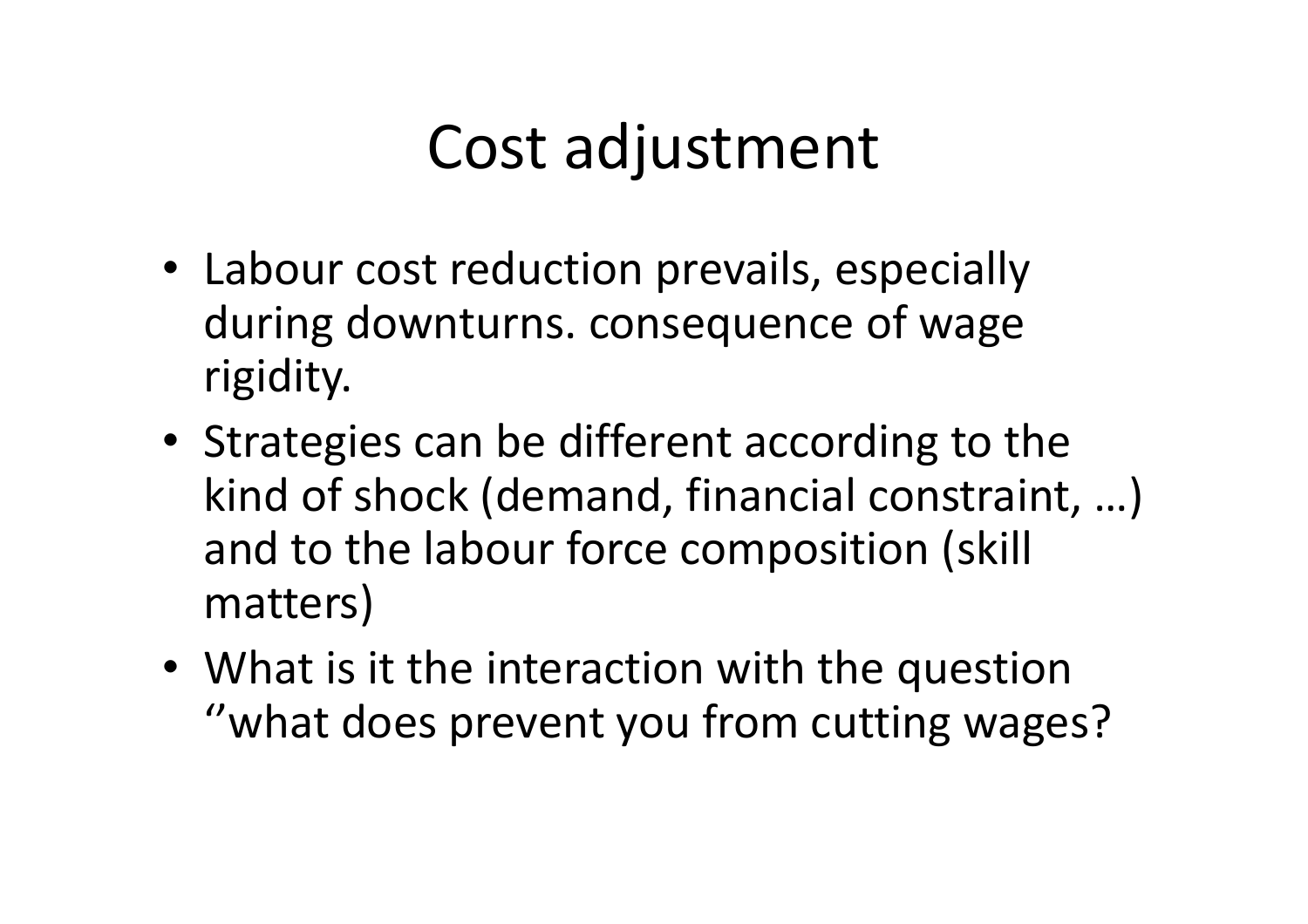# Union density

- Very detailed information on phenomena related to Union density
- Most policy prescription are currently taken on board by EU governments
- It is however a sensitive issue.
- In many cases it is not a matter of legal institutions. It is instead relevant how social parties interplays in different countries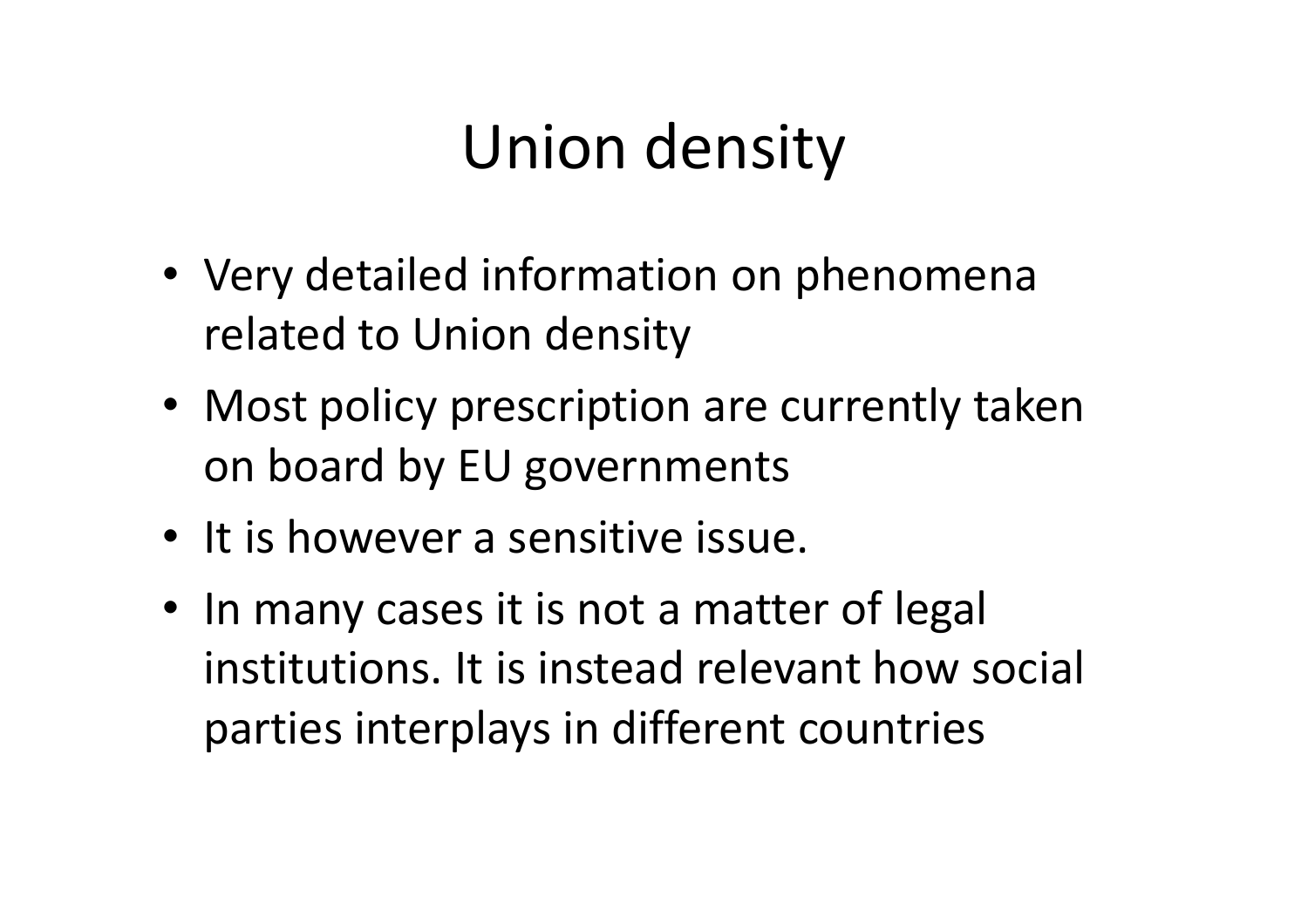## Questions

- What kind of insight Central Banks gained for monetary policy?
- Was this evidence useful to cross-check results achieved with macro-economic analysis? E.g. adjustment speed of wages in wage equations, deep parameters in DSGE models,…